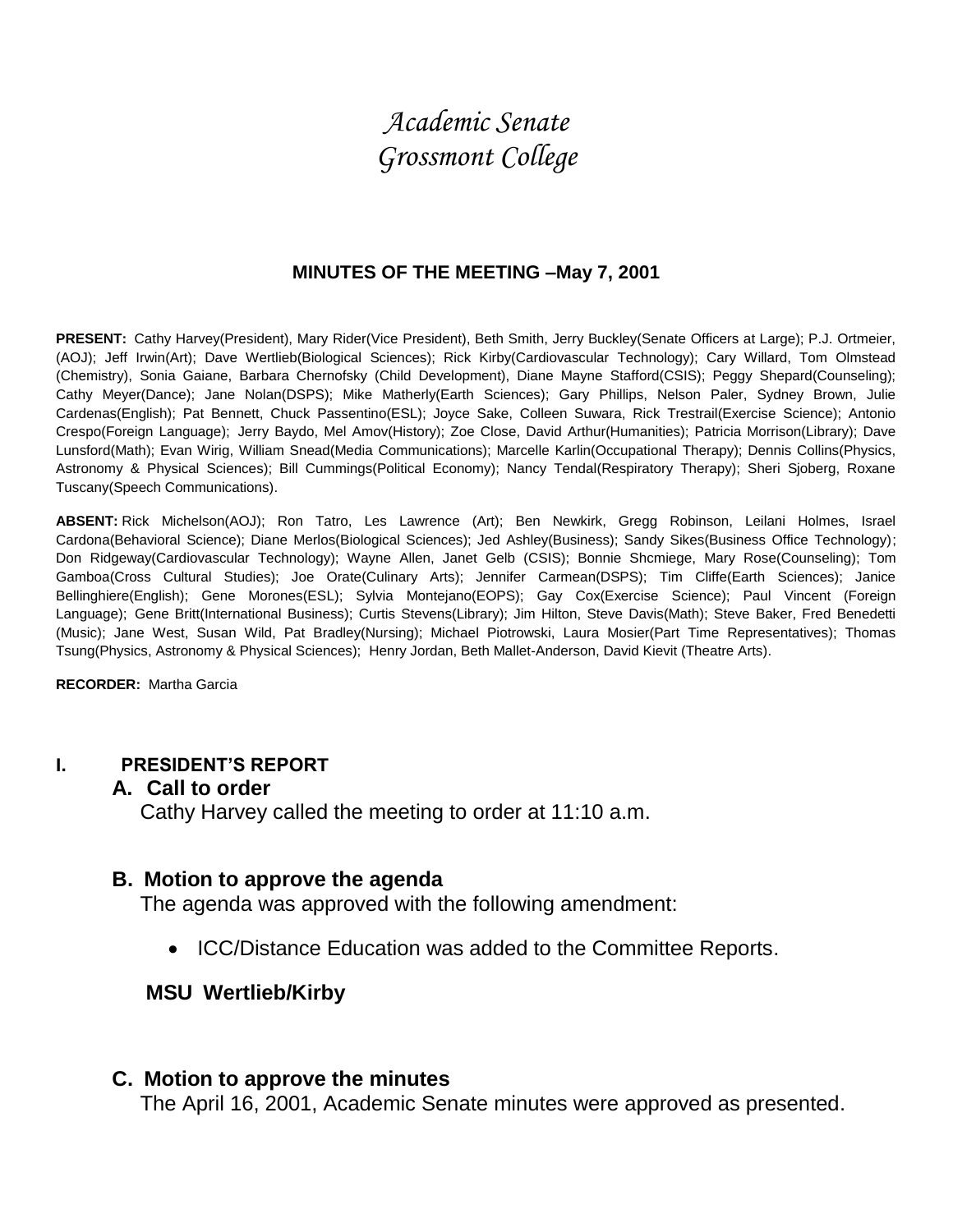### **D. Accreditation Document**

Cathy Harvey explained that Sue Jensen, representing faculty and Peter White representing the administration have been working on the accreditation document. The document requires Cathy's signature as the Academic Senate President; however, in order for Cathy to sign, each of the standards needs faculty co-chairs' final approval. Before signing it, she will elicit final endorsement from each faculty co-chair.

### **E. Campus Selection Committee for Distinguished Faculty Award**

Cathy Harvey announced to the senate the need to fill the Distinguished Faculty Award Campus Selection Committee with five senators. The committee requires one senator from each of the four divisions and one representing the LRC, Counseling, and Special Services. The following senators volunteered:

- Cary Willard Math
- Cassandra Evans Humanities
- Jeff Irwin Communication and Fine Arts (Evan Wirig replaced him)
- Diane Mayne-Stafford Business and Professional Studies
- Patricia Morrison Counseling (Jane Nolan replaced her)

### **F. Nominations Committee**

Barbara Chernofsky and Patricia Morrison from the Nominations Committee gave an official announcement to the senate of the new Senate Vice President, Senate Officers and Adjunct Representative for the 2001 election:

- Mary Rider (Counseling) Vice President
- Beth Smith (Math) Senate Officer at Large
- Jerry Buckley (Cardiovascular Technology) Senate Officer at Large
- Kristin Maria Reichardt (ESL) Adjunct Representative

### **G. Articulation Officer**

Cathy Harvey informed senators that the Articulation Officer reassigned time position has not yet been filled and asked those interested in the position to contact Jim Fenningham by the end of this week. Peter White encouraged senators to participate and explained the importance of this position for Grossmont College.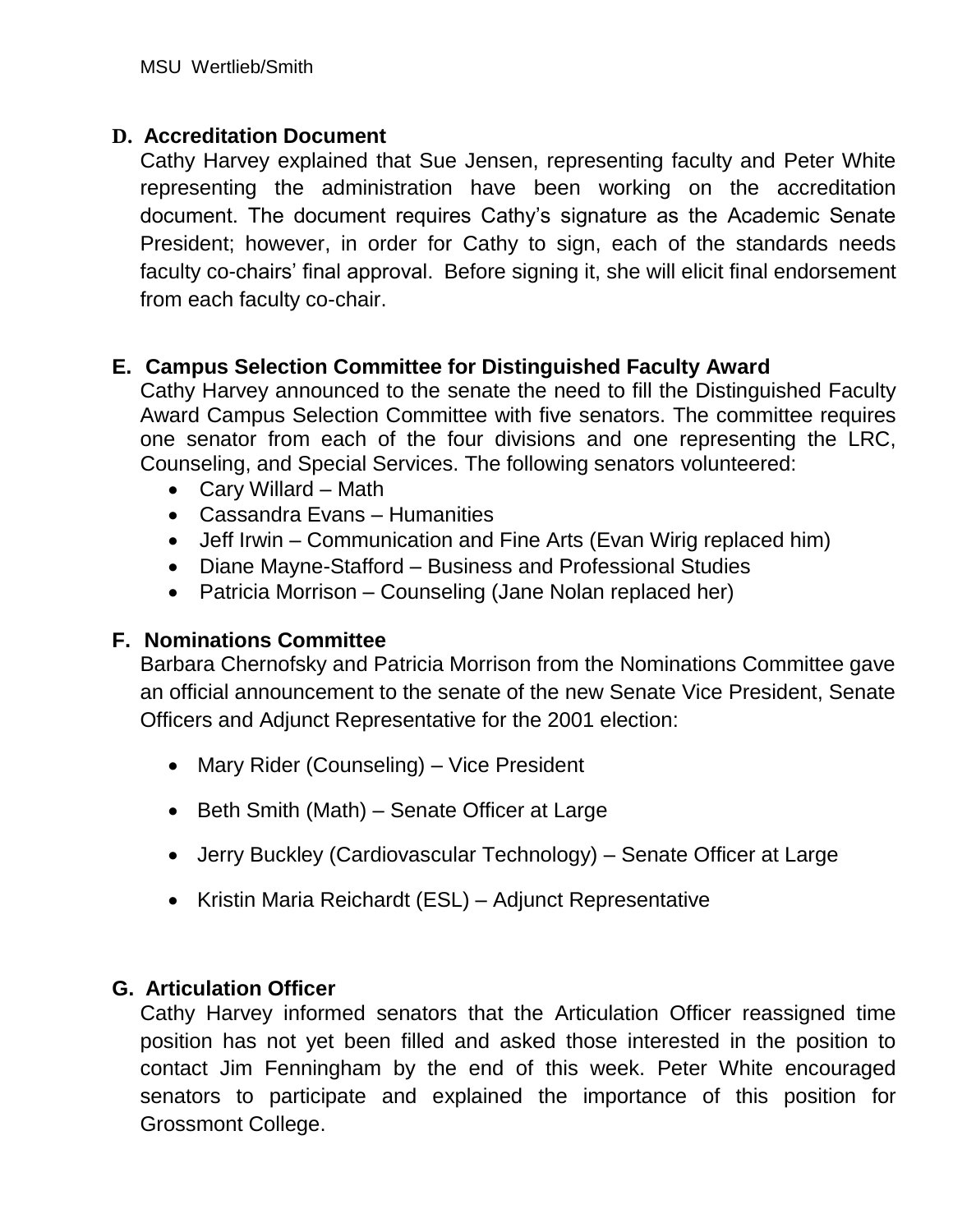#### **H. Special Senate Meeting**

A special academic senate meeting was called for May 14, 2001, to address state senate issues.

### **I. Other**

Cathy Harvey thanked senators for their support during the academic year and gave special thanks to the senate officers for their great contribution to the Academic Senate.

The following faculty members where recognized for their service on senate and faculty committees:

- Jerry Buckley For his leadership on the Instructional Computing **Committee**
- Mary Rider For her leadership on the Professional Development **Committee**
- Edda Temoche Weldele For her participation on the Professional Development Committee
- Dave Lunsford For serving as co-chair on the Planning & Budget Council representing the Academic Senate and United Faculty.

### **II. ACTION ITEMS**

### **A. Committee Membership Endorsement**

1. Student Services Program Review Committee – Three

Faculty Representatives

- Rick Kirby (Cardiovascular Technology)
- Marcelle Karlin (Occupational Therapy)
- Sonia Gaiane (Child Development)
- 2. Instructional Computing Committee Faculty Chair
	- Gary Phillips (English Department)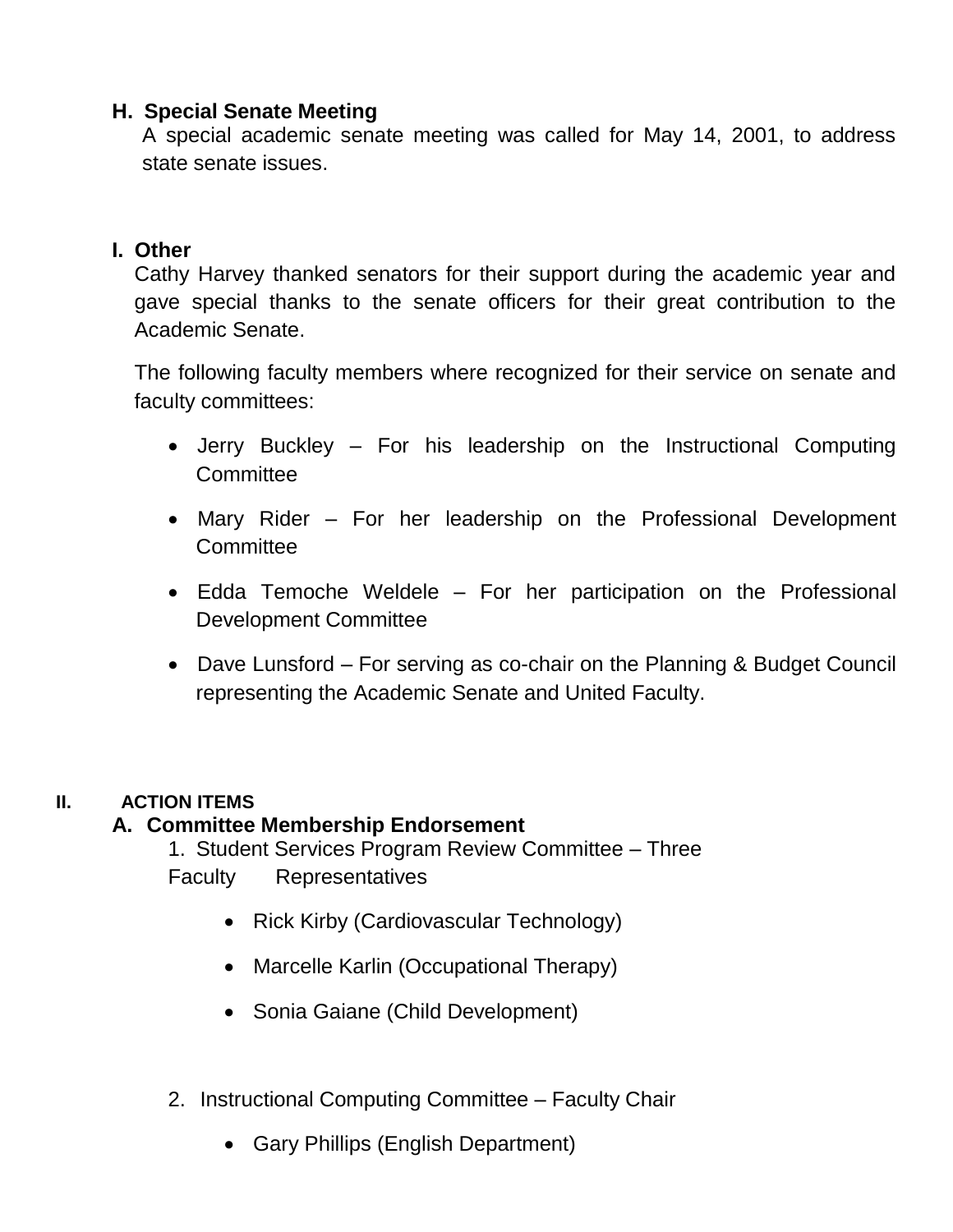- 3. Planning and Budget Council Three Senate Representatives
	- Diane Mayne-Stafford (CSIS) Academic Senate President or designee
	- William Snead (Media Communications) Senate Representative
	- Hank Jordan (Theatre Arts) Senate Representative

#### **M/S/U Wertlieb/Chernofsky**

#### **B. Distance Education Policy**

The Distance Education Polity was approved as amended.

#### **III. INFORMATION ITEMS**

#### **A. Program Review**

Dean Colli presented the Program Review Committee's Spring and Fall 1999 commendations and recommendations to the following departments:

- Chemistry and Science
- Mathematics

#### **B. Prerequisites Update**

Peter White explained that in 1993 the state underwent a very significant and profound change in how colleges were to establish prerequisites. Since that time, all colleges in the state follow the same ground rules and standards to determine what students need to know in order to enter a course. Faculty determine the body of knowledge and identify the skills that students need in order to meet the requirements of a course. Faculty also have authority to establish prerequisites through the assessment process. Peter also explained that the GCCCD relies on electronic enforcement of prerequisites through the registration system and applied the following terms:

- **HARD BLOCK:** If a prerequisite does not show on the record, the student receives a message on the telephone saying that prerequisites have not been met; therefore, he/she is not allowed to enroll in the course.
- **SOFT BLOCK:** The telephone message indicates that the student has not met the prerequisites required; however, he/she will be allowed to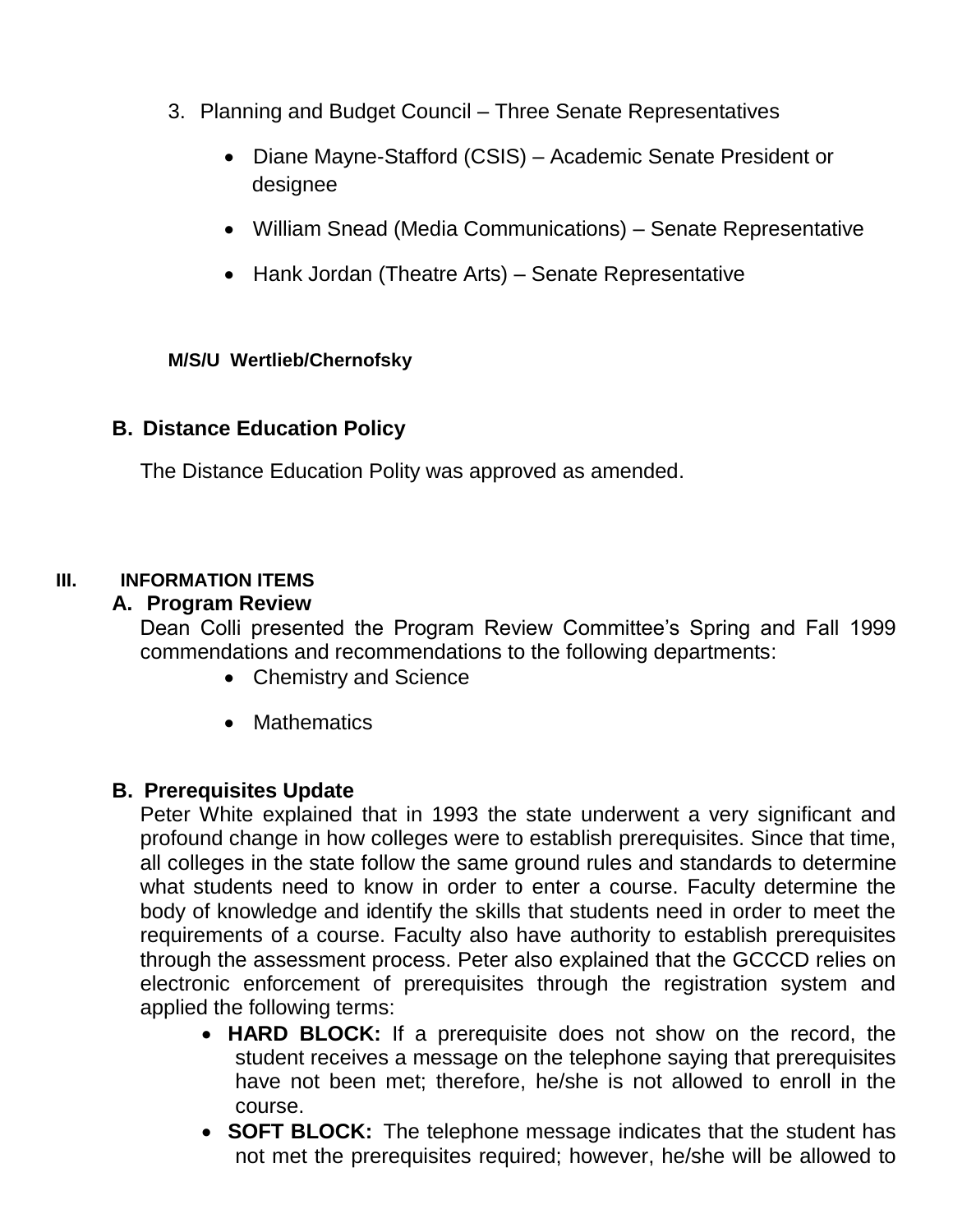enroll, but prerequisites will have to be clear within two weeks of classes.

### **C. Open Forum with President Martinez**

Dr. Martinez congratulated the faculty members who were recognized during the meeting. He explained that the purpose of his visit was to respond to faculty's questions and concerns, to listen to faculty's suggestions, and to have an open interaction as promised from his last visit to the Academic Senate.

# **Faculty Questions and Concerns**

### *1. How concerned should Grossmont College be about enrollment and how may the college be affected?*

After giving a detailed report of the Grossmont College's enrollment status, Dr. Martinez explainedthat the budget has been reduced due to a very significant decrease in enrollment in the fall. He expressed great concerns because Grossmont College is going through a very critical time. He added that the Marketing & Recruitment Committee is working on various strategies to increase enrollment because this year's enrollment will determine whether or not Grossmont College receives additional funds next year.

## *2. How do you see faculty in terms of enrollment?*

Dr. Martinez believes that faculty plays a critical role in enrollment. The response from his appeals for support of the marketing and recruitment strategies has been outstanding. He appreciates that support.

*3. Fliers from Cuyamaca College are seen everywhere. It seems as if Grossmont College does not exist.*

Dr. Martinez explained that there is a strategic plan for marketing and recruitment in place. The plan includes installing a billboard on Navajo Street and Highway 125. The compressed calendar has also been discussed in the President's Cabinet and is now on the Extended Chancellor's Cabinet agenda.

### *4. Is there a plan in place that will take care of the situation that Grossmont College will go through during the planned constructions?*